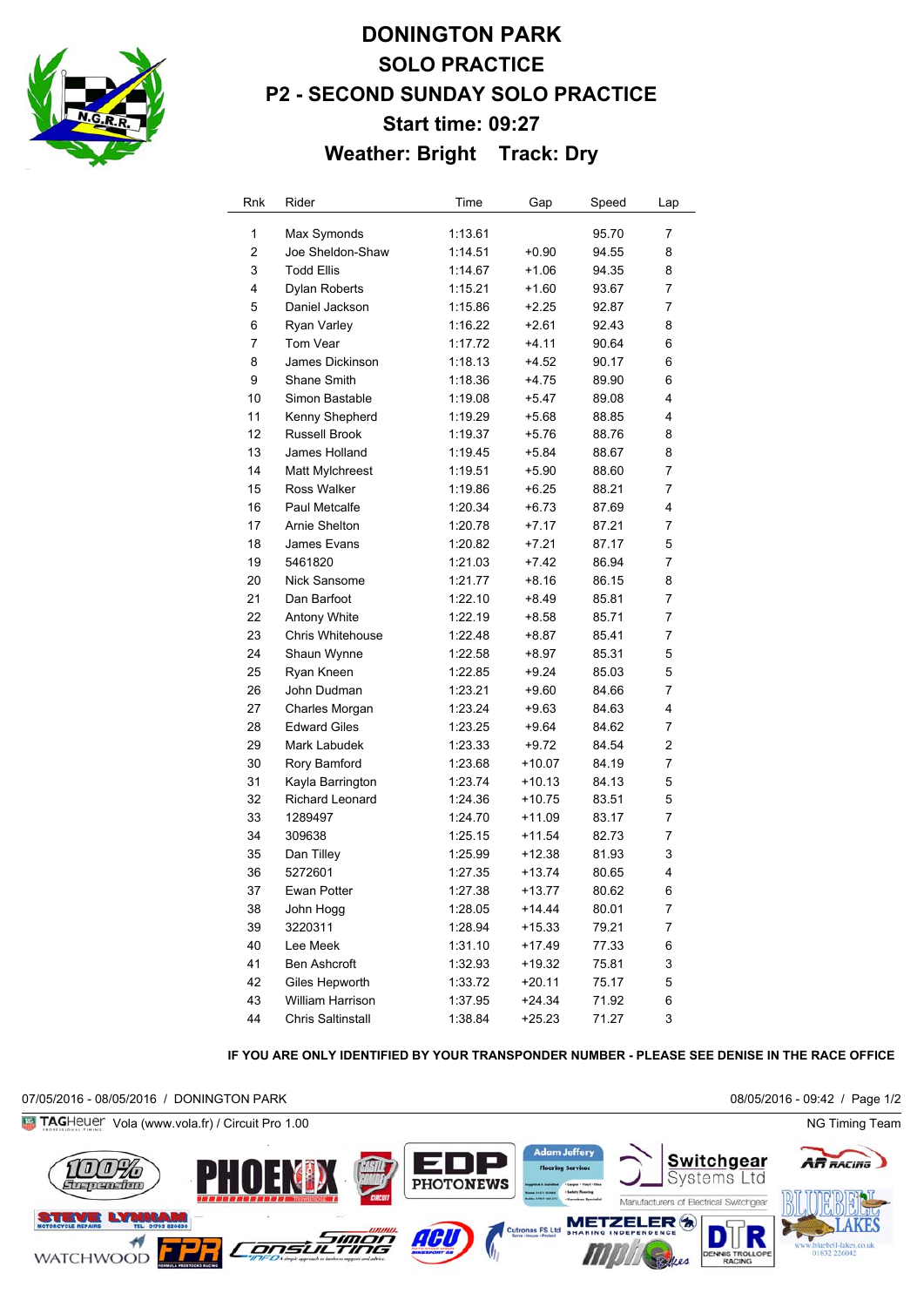**DONINGTON PARK SOLO PRACTICE P2 - SECOND SUNDAY SOLO PRACTICE Start time: 09:27 Weather: Bright Track: Dry**

> **NO TRANSPONDER SIGNAL: No 68**

**NTS 68**

07/05/2016 - 08/05/2016 / DONINGTON PARK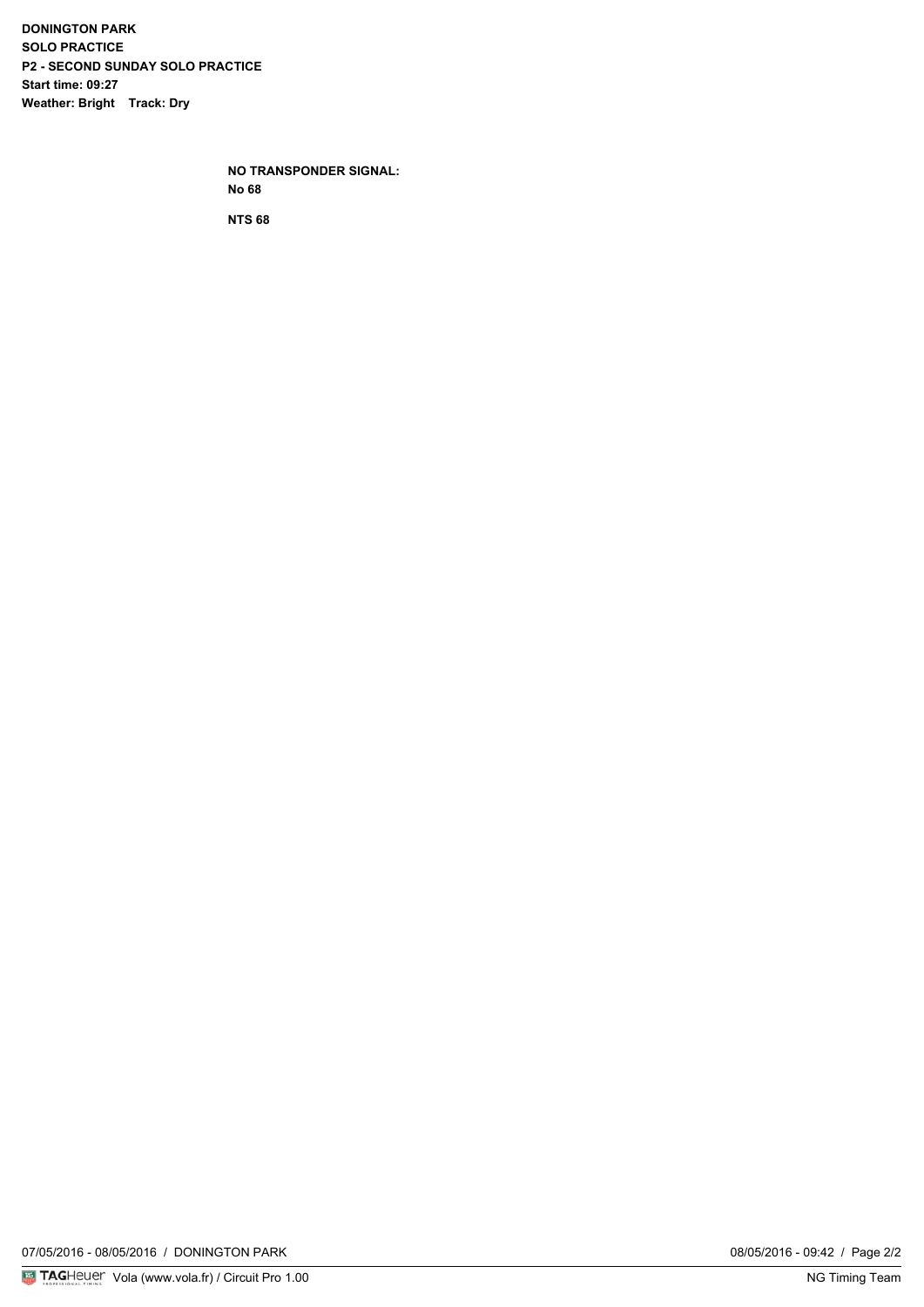

**START** 

 **1:29.15 1:26.34** 1:26.90 **1:25.80 1:24.70** 1:24.74

| <b>DONINGTON PARK</b>                   |
|-----------------------------------------|
| <b>SOLO PRACTICE</b>                    |
| <b>P2 - SECOND SUNDAY SOLO PRACTICE</b> |
| <b>LISTED IN ALPHABETICAL ORDER</b>     |

| Lap | Time    |
|-----|---------|
|     |         |
| 1   |         |
| 2   | 1:28.41 |
| 3   | 1:23.56 |
| 4   | 1:23.97 |
| 5   | 1:21.67 |
| 6   | 1:21.03 |
| 7   | 1:22.45 |
|     |         |

 Antony White **START** 

> **1:29.09 1:24.85** 1:25.47 **1:22.77 1:22.19 1:22.19**

 Arnie Shelton **START** 

> **1:28.13 1:22.50** 1:22.71 **1:20.78** 1:20.95 1:21.09

 Ben Ashcroft START

> **1:35.02 1:32.93**

 Charles Morgan **START** 

> **1:25.50** 3:39.00 **1:23.24**

| Lap          | Time                     |  |
|--------------|--------------------------|--|
|              |                          |  |
|              | <b>Chris Saltinstall</b> |  |
| <b>START</b> |                          |  |
|              |                          |  |
| 1            |                          |  |
| 2            | 1:38.84                  |  |
| 3            | 1:39.57                  |  |
|              |                          |  |

| <b>Chris Whitehouse</b> |         |  |
|-------------------------|---------|--|
| <b>START</b>            |         |  |
| 1                       |         |  |
| 2                       | 1:25.99 |  |
| 3                       | 1:23.61 |  |
| 4                       | 1:23.95 |  |
| 5                       | 1.24.72 |  |
| 6                       | 1:22.48 |  |
|                         | 1:22.96 |  |
|                         |         |  |

| Dan Barfoot |              |  |  |
|-------------|--------------|--|--|
|             | <b>START</b> |  |  |
| 1           |              |  |  |
| 2           | 1:26.58      |  |  |
| 3           | 1:25.07      |  |  |
| 4           | 1:22.10      |  |  |
| 5           | 1:22.52      |  |  |
| 6           | 1:23.41      |  |  |
| 7           | 1:2212       |  |  |
|             |              |  |  |

| Dan Tilley |              |
|------------|--------------|
|            | <b>START</b> |
|            |              |
| 2          | 1:27.13      |
| 3          | 1:25.99      |
|            |              |

| Daniel Jackson |         |  |
|----------------|---------|--|
| <b>START</b>   |         |  |
| 1              |         |  |
| 2              | 1:21.98 |  |
| 3              | 1:18.66 |  |
| 4              | 1:18.20 |  |
| 5              | 1:18.61 |  |



| 309638       |         |  |
|--------------|---------|--|
| <b>START</b> |         |  |
| 1            |         |  |
| 2            | 1:27.09 |  |
| 3            | 1:27.42 |  |
| 4            | 1:26.40 |  |
| 5            | 1:25.15 |  |
| 6            | 1:27.02 |  |
| 7            | 1:25.29 |  |

| 3220311      |         |  |
|--------------|---------|--|
| <b>START</b> |         |  |
| 1            |         |  |
| 2            | 1:31.40 |  |
| 3            | 1:31.23 |  |
| 4            | 1:29.49 |  |
| 5            | 1:28.94 |  |
| 6            | 1:29.43 |  |
| 7            | 1:29.79 |  |

| 5272601      |         |
|--------------|---------|
| <b>START</b> |         |
| 1            |         |
| 2            | 1:28.67 |
| 3            | 1:28.33 |
| 4            | 1:27.35 |
|              |         |

| 5461820 |
|---------|
| START   |

# 07/05/2016 - 08/05/2016 / DONINGTON PARK 08/05/2016 - 09:43 / Page 1/3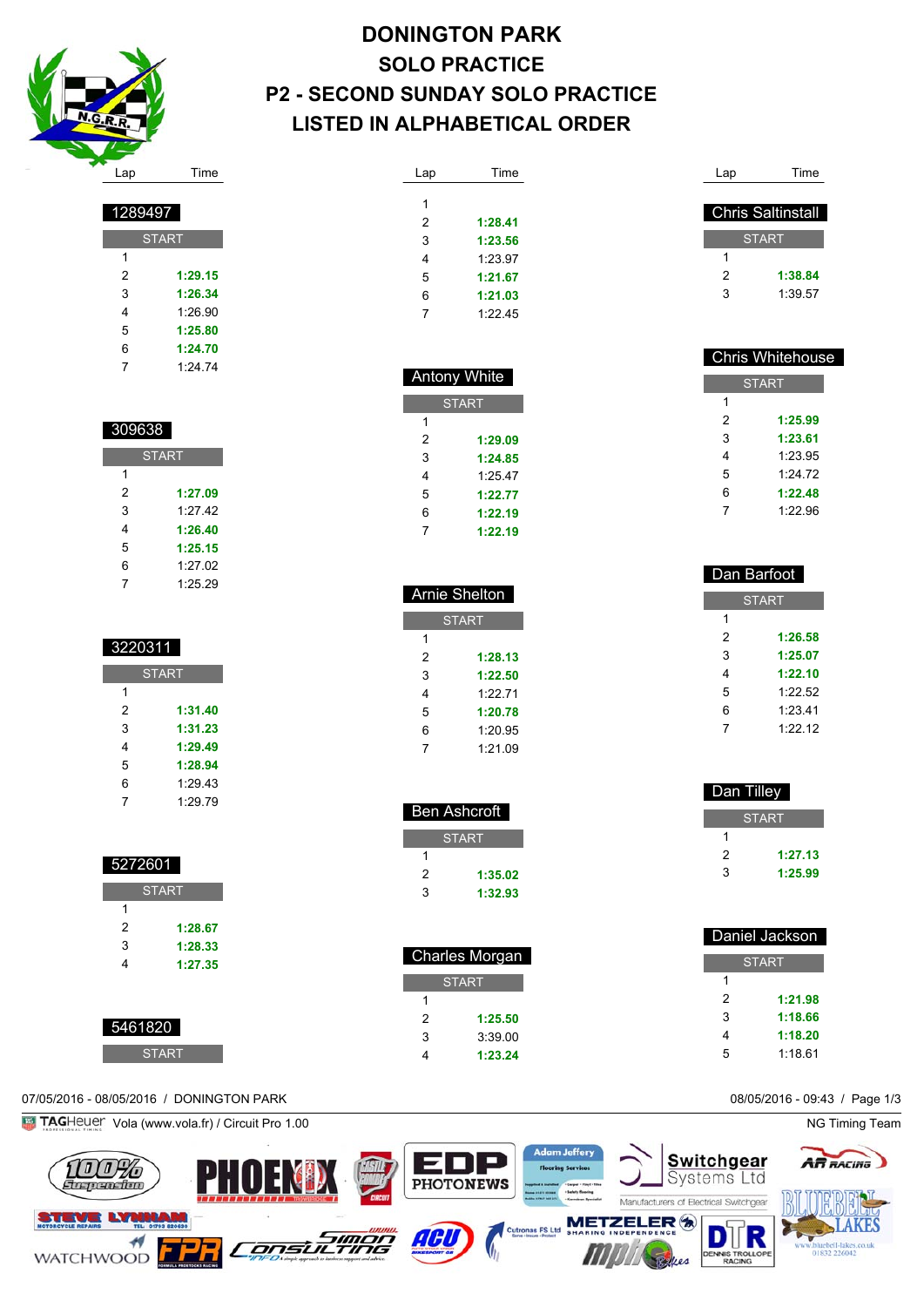## **DONINGTON PARK SOLO PRACTICE P2 - SECOND SUNDAY SOLO PRACTICE LISTED IN ALPHABETICAL ORDER**

| Lap | Time    |
|-----|---------|
| 6   | 1:15.86 |
|     | 1:16.24 |

| <b>Dylan Roberts</b> |         |  |
|----------------------|---------|--|
| <b>START</b>         |         |  |
| 1                    |         |  |
| 2                    | 1:17.78 |  |
| 3                    | 1:21.27 |  |
| 4                    | 1:17.16 |  |
| 5                    | 1:17.05 |  |
| 6                    | 1:15.80 |  |
|                      | 1:15.21 |  |

| <b>Edward Giles</b> |         |  |
|---------------------|---------|--|
| <b>START</b>        |         |  |
| 1                   |         |  |
| 2                   | 1:29.67 |  |
| 3                   | 1:28.52 |  |
| 4                   | 1:27.62 |  |
| 5                   | 1:25.03 |  |
| 6                   | 1:23.25 |  |
|                     | 1:23.99 |  |

| <b>Ewan Potter</b> |         |  |
|--------------------|---------|--|
| <b>START</b>       |         |  |
| 1                  |         |  |
| 2                  | 1:33.89 |  |
| 3                  | 1:29.92 |  |
| 4                  | 1:29.36 |  |
| 5                  | 1:27.76 |  |
| 6                  | 1:27.38 |  |

| Giles Hepworth |              |  |
|----------------|--------------|--|
|                | <b>START</b> |  |
| 1              |              |  |
| 2              | 1:41.27      |  |
| 3              | 1:33.72      |  |
| 4              | 1:34.85      |  |
| 5              | 1:33.90      |  |

| James Dickinson |         |  |
|-----------------|---------|--|
| <b>START</b>    |         |  |
| 1               |         |  |
| 2               | 1:21.70 |  |
| 3               | 1:18.44 |  |
| 4               | 1.1974  |  |
| 5               | 1:18.13 |  |
| հ               | 1:18.95 |  |

| Lap | Time         |
|-----|--------------|
|     |              |
|     | James Evans  |
|     | <b>START</b> |
| 1   |              |
| 2   | 1:25.43      |
| 3   | 1:23.02      |
| 4   | 1:22.49      |
| 5   | 1:20.82      |
|     |              |

I

| James Holland |         |  |
|---------------|---------|--|
| <b>START</b>  |         |  |
| 1             |         |  |
| 2             | 1:24.59 |  |
| 3             | 1:23.69 |  |
| 4             | 1:19.94 |  |
| 5             | 1:19.74 |  |
| 6             | 1:20.36 |  |
| 7             | 1:19.45 |  |
| 8             | 1:19.86 |  |

| Joe Sheldon-Shaw |         |  |
|------------------|---------|--|
| <b>START</b>     |         |  |
| 1                |         |  |
| 2                | 1:17.61 |  |
| 3                | 1:17.37 |  |
| 4                | 1:15.38 |  |
| 5                | 1:15.16 |  |
| 6                | 1.1524  |  |
| 7                | 1.1560  |  |
| 8                | 1:14.51 |  |
|                  |         |  |

| John Dudman  |         |  |
|--------------|---------|--|
| <b>START</b> |         |  |
| 1            |         |  |
| 2            | 1:29.23 |  |
| 3            | 1:25.03 |  |
| 4            | 1:25.19 |  |
| 5            | 1:24.95 |  |
| 6            | 1:23.28 |  |
| 7            | 1:23.21 |  |

| John Hogg    |         |  |
|--------------|---------|--|
| <b>START</b> |         |  |
| 1            |         |  |
| 2            | 1:31.44 |  |
| 3            | 1:29.38 |  |
| 4            | 1:28.85 |  |
| 5            | 1:28.86 |  |
| 6            | 1:29.40 |  |
| 7            | 1:28.05 |  |

| Lap | Time                    |
|-----|-------------------------|
|     |                         |
|     | <b>Kayla Barrington</b> |
|     | <b>START</b>            |
| 1   |                         |
| 2   | 1:27.34                 |
| 3   | 1:26.37                 |
| 4   | 1:24.36                 |
| 5   | 1:23.74                 |
|     |                         |

| <b>Kenny Shepherd</b> |         |
|-----------------------|---------|
| <b>START</b>          |         |
|                       |         |
| 2                     | 1:22.32 |
| 3                     | 1:21.46 |
|                       | 1:19.29 |
|                       |         |

| Lee Meek     |         |
|--------------|---------|
| <b>START</b> |         |
| 1            |         |
| 2            | 1:34.16 |
| 3            | 1:32.11 |
| 4            | 1:32.27 |
| 5            | 1:31.75 |
| հ            | 1:31.10 |

| Mark Labudek |         |
|--------------|---------|
|              | 'START  |
|              |         |
| 2            | 1:23.33 |
|              |         |

| <b>Mark Purslow</b> |  |
|---------------------|--|
| <b>START</b>        |  |
|                     |  |

| Matt Mylchreest |              |  |
|-----------------|--------------|--|
|                 | <b>START</b> |  |
| 1               |              |  |
| 2               | 1:26.03      |  |
| 3               | 1:22.03      |  |
| 4               | 1:23.14      |  |
| 5               | 1:21.07      |  |
| 6               | 1:19.62      |  |
| 7               | 1:19.51      |  |
|                 |              |  |
|                 |              |  |
| Max Symonds     |              |  |
| <b>START</b>    |              |  |

07/05/2016 - 08/05/2016 / DONINGTON PARK